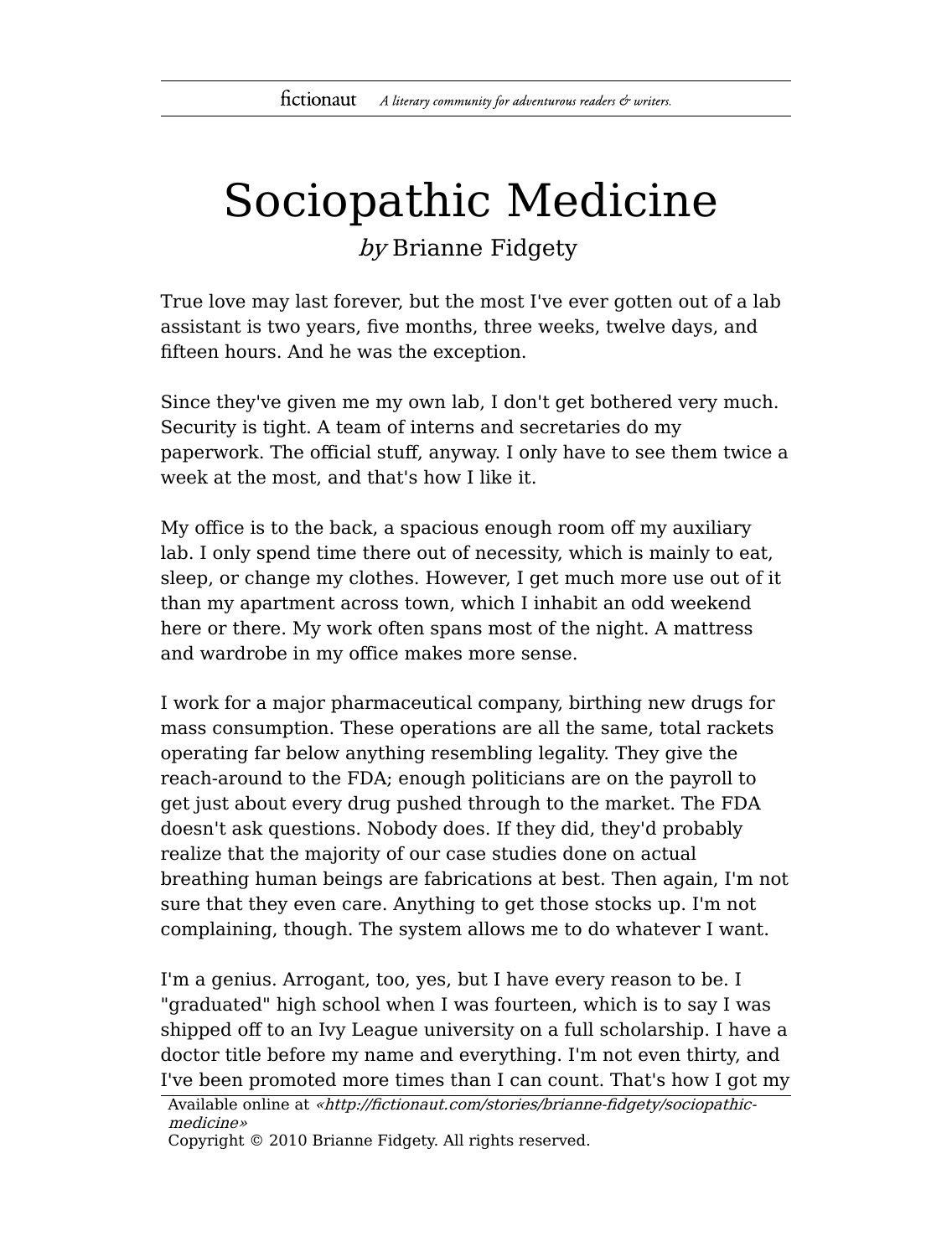own lab. Gotta keep the scientists happy, Corporate reasons. They're money in the bank.

Sure, it's been hard sometimes. I don't mean the work -- that part has always been so unbelievably easy for me. It's people that have always been the problem. Due to my exceptional situation, I was placed into single-occupancy dorm rooms. It made for a lonely existence; when most kids my age were out learning social graces and riding in fast cars, I was plugging away over test tubes and lab reports. I never learned the hows or whys of human connection, which seems exhaustingly boring when I really ponder its nature. I can't say that there wasn't a time in my life when I didn't try to make friends, but it seemed that I was strictly off-limits due to my age. I was denied access to all the good parties on campus. I couldn't get a male to come near me, even after I transmogrified from plain girlhood into a hyperly curvy woman. And girls? -- forget it. I may be one, but I don't have time for their games, nor the knowledge of how to play them.

Ultimately, it didn't matter. I had my work, and that's all I care about. Science goes beyond obsession. It infects me to my core; it is the electricity that stimulates my neurons. There is no rush like molecular structure. Nothing gets me off like cold, unforgiving facts. Emotion, conversation, complications -- they all dim the brilliance of molecular bonds snapping and reforming, biochemical reactions, and pulsating instincts buried deep within the empty spaces of every synapse of the human brain. Sex is, as a process, truly amazing. Human interaction is what makes the mechanism malfunction so soundly.

It had been a while since I had had any form of concrete contact with others of my own species the night I found myself in the cadaver lab. I had misplaced my dictaphone, and process of elimination had led me there. It was well past two in the morning, and despite the fact that the facility had long been deserted for the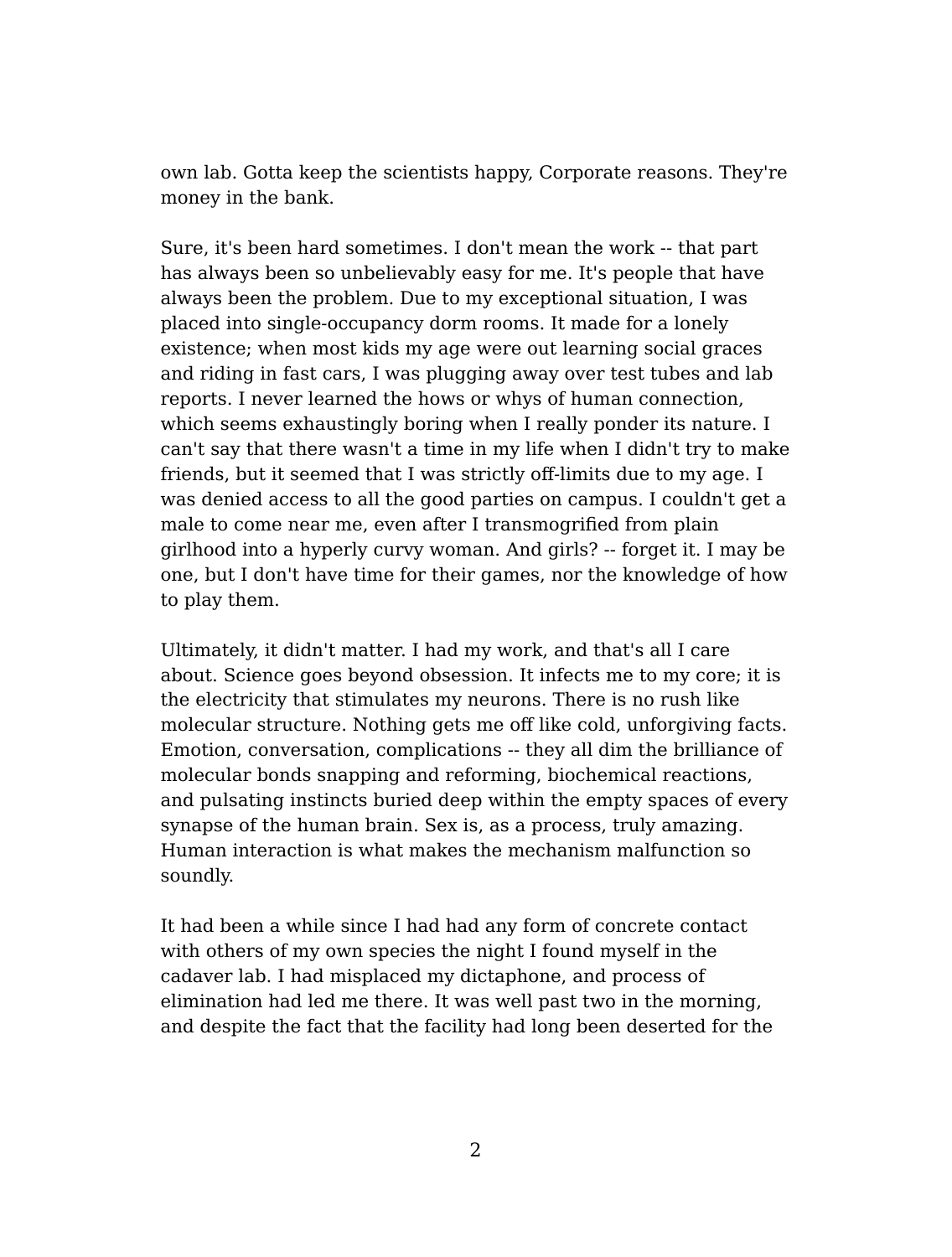night, the corpses selected specifically for research purposes lay peacefully, row by row, in their stainless steel beds. They were waiting for tomorrow, when they would get one or more of their organs sawed out for the greater good -- the greater good being some half-assedly engineered wonderpill that would make a lot of a greedy bastards a large profit. The room hummed to the tune of air conditioning, florescent lights, and my quiet breathing.

It was a Saturday night, I remember. It occurred to me that things didn't need to be this way. The bars were closing, and if I wanted my pick of a suitable subject for a one-night stand, the odds were solidly in my favour. My typical aversion to other people had temporarily thawed, but not enough for me to take my chances with the general populace. Besides, it's never as simple as it sounds. He always wants your phone number, a real date, a cup of coffee, to cuddle. So undignified. And you can bet there's no talk of the Periodic Table.

I found my dictaphone on the table, and on my way out, one of the corpses caught my eye. He was still looking very fresh. There was no way to tell how he died, save that it wasn't from a major disease process. He was young, his skin was still spongy and pink. Rigor mortis had set in, but otherwise, he was inviting.

The thought crossed my mind and stayed there. It would be such an easy thing to do, and nobody would ever know. Loneliness was burrowing through every one of my pores. This particular February was fraying my nerves like no other ever had.

But, no. It really wouldn't be a step above masturbation, something which never did much for me. If there was a way to preserve warmth, to coax kinetic motion, and to do away with all the rest, I would be so happy. If only --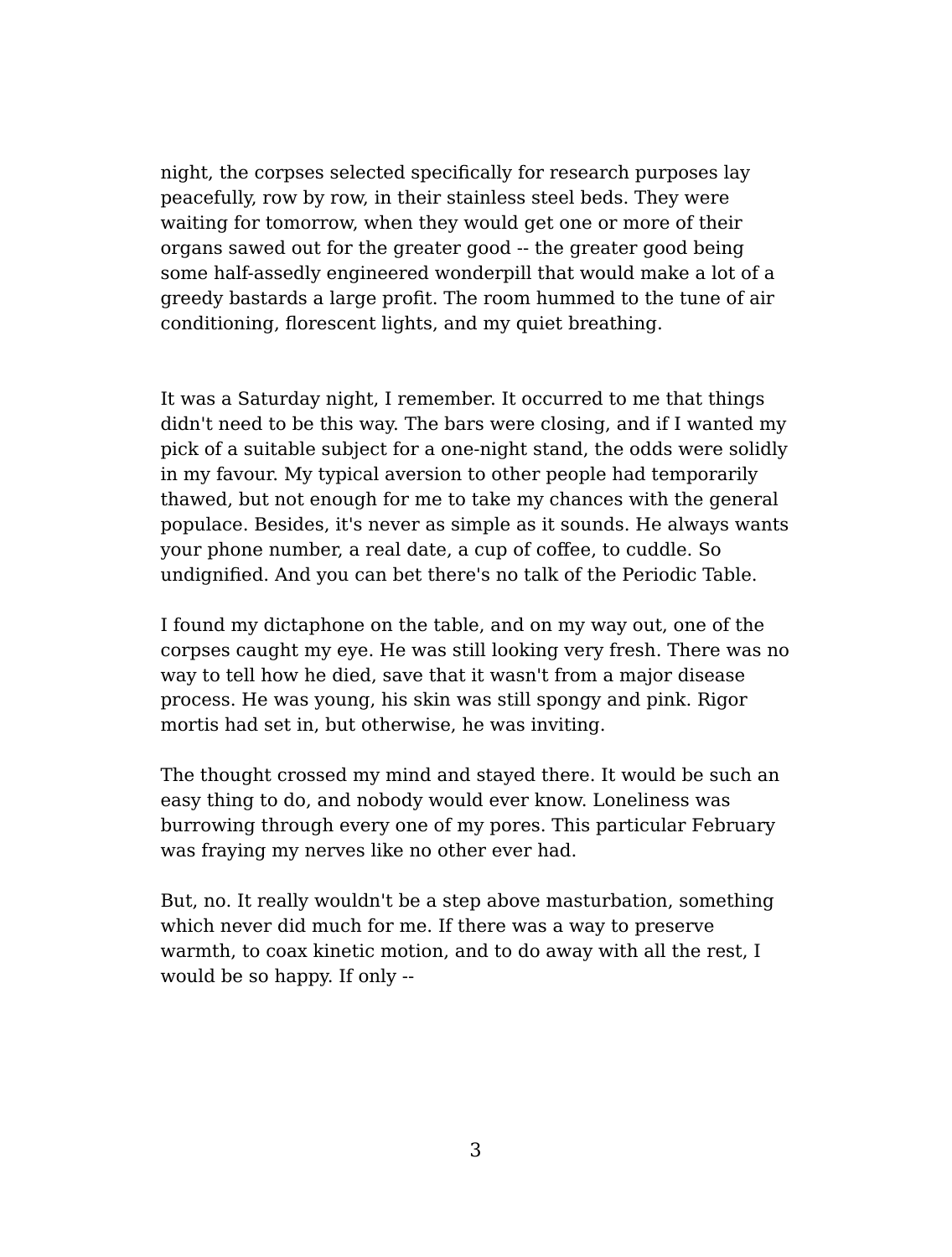I don't know why, but I had a flashback of a show I had seen sometime when I was in college. It was the true-life account of a Mr. Claudius Narcisse, a documented zombie. He had been slipped some Voodoo potion that had been concocted of the venom of a local pufferfish, among other things. The venom slowed his heart and respiration, shrouded his brainwaves, made him appear, for all intents and purposes, dead. In Haiti, bodies are neither embalmed nor buried, just placed into above-ground concrete sarcophaguses. On the night he was laid to rest, the Voodoo priest collected him. Claudius laboured as a virtually mindless drone for the next fifteen years. After his term of servitude had been fulfilled, he was left off in his village, largely clueless to the past decade and a half.

Claudius would never insist that I call him the next day. Claudius would never fall asleep next to me. Claudius wouldn't do a lot of things.

I started my research at once. I practically had to sell my soul to the proverbial devil to get my hands on that delightfully neurotoxic recipe. On the other hand, the ingredients weren't a challenge. I can order anything I want for experimentation, no questions asked.

I tried it out on a Saturday night in a bar downtown. I singled out a particularly noxious subject, one who was attractive enough yet annoyingly overconfident. It wasn't difficult to convince him to accompany me to the lab for a good time. When we arrived, I offered him a drink. Little did he know it was laced with Pufferfish Cocktail, which has the advantage of being colourless, scentless, and tastes only faintly metallic.

He was in a full death-coma within a half-hour of ingestion. I ran a full STD panel. By the time he came to three days later, the cultures were back. He was safe to proceed. I spent the next week feeding and injecting him with a steady diet of chemicals, and, of course, fucking him without discernible mercy. When I tired of him, I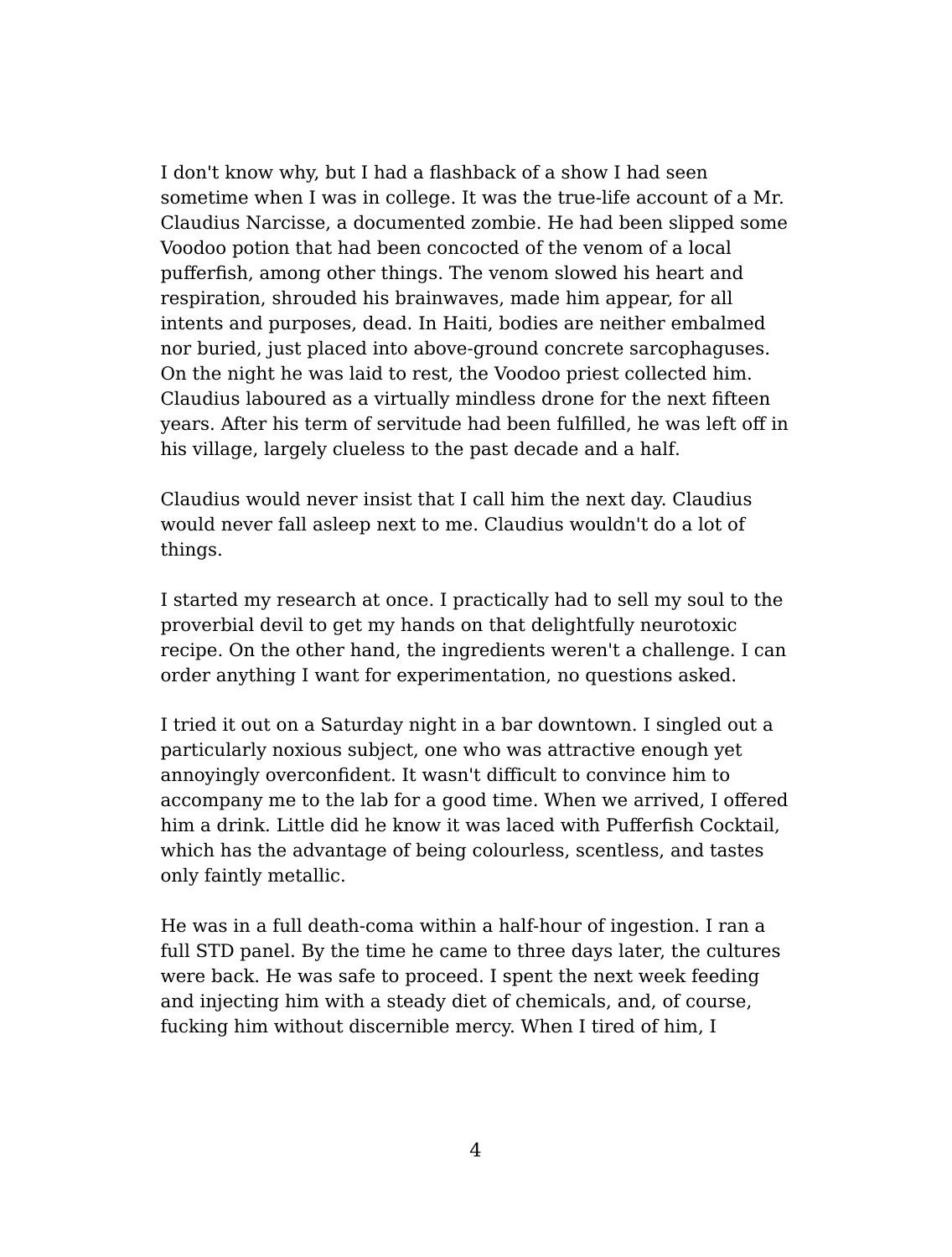dropped him off in an alley behind an electronics store. The best part was that I never heard from him again.

I've come so far since then, improved on my methods so much. I figured out an easier delivery method of drugs post-zombification. I insert mediports intended for chemotherapy in the subclavian region, carefully snaking the catheter into the superior vena cava so the drugs are pumped throughout the entire body by the heart. Surgery takes forty-five minutes, tops. I run tubing around the shoulder and down to a drip-bag fastened to the back. When I want to actually use my zombie, I inject a type of paralytic into the bag, one that decreases sensation and mimics rigor mortis. But their bodies are always warm. Sometimes they even make sounds. When I'm done, I load them up with succinylcholine, another paralytic, and stash them in an empty storeroom.

Finding victims isn't difficult. This city is full of loner subculturetypes; young men out to prove some idiotic point and nothing else are seldom missed. All I've had to do is study up on bands I really don't have a taste for so I can fake my way through icebreaking conversation.

The only problem is that they never last as long as poor Claudius. They're usually dead within eighteen months, their systems doubtless spent from constantly bathing in chemicals. Still, getting rid of the bodies doesn't take much of an effort; I cut them up and feed them to my lab animals. The few that I grew to tolerate were thrown into the incinerator.

The best part is that this doubles as research. Imagine what I can do with this stuff. In time, my company will come to see the possibilites, too. The notion of love, caramelized and dyed on the stovetops of greeting card kitchens, have effectively lobotomized the masses. This way, the burden of sugar-coating is removed from the process. Of course, PR won't present it in such a fashion to the public. They'll